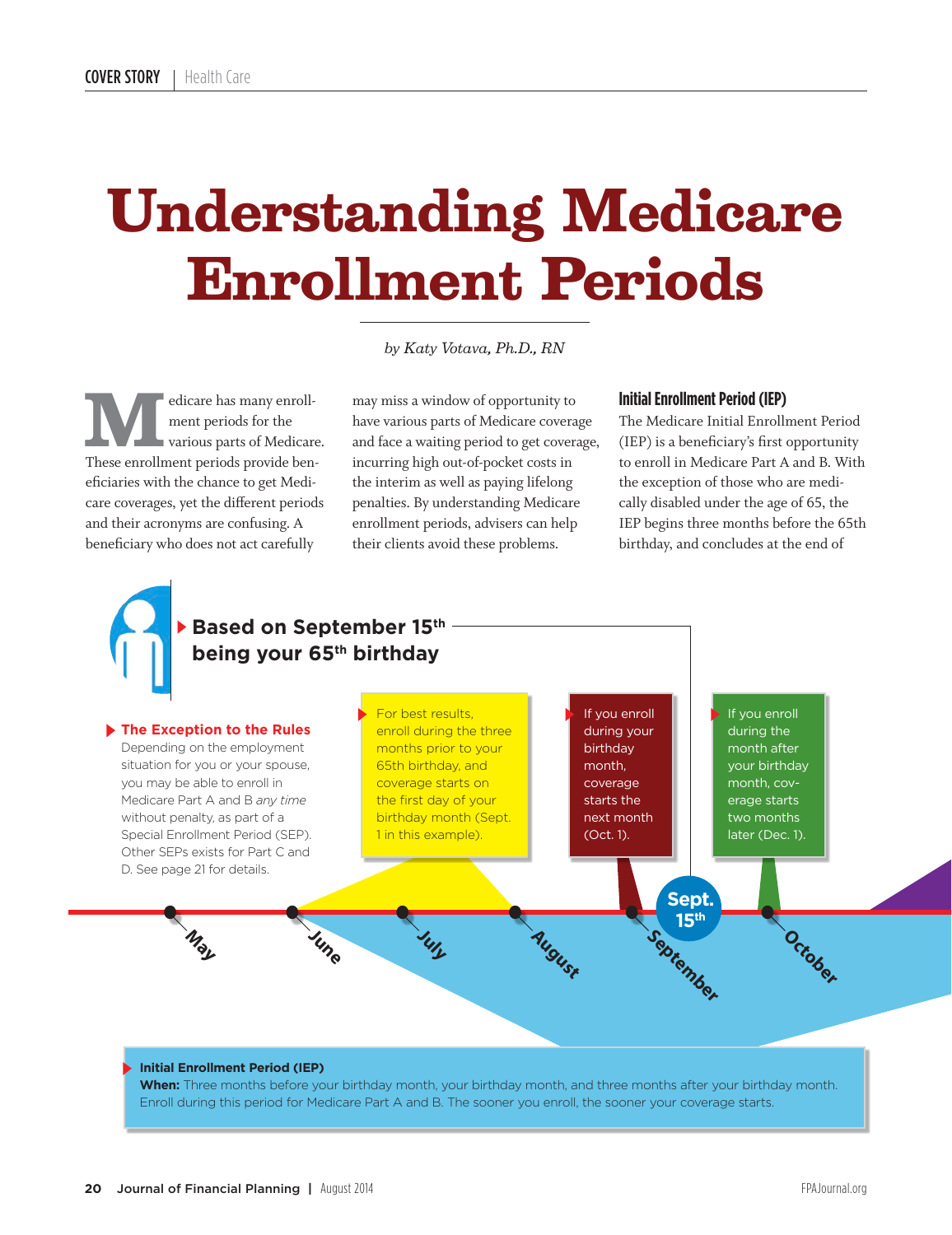the third month after the 65th birthday. Most people who are Medicare eligible should enroll for Medicare Part A during their IEP, unless they will be eligible for a Special Enrollment Period (SEP) later. If they do not enroll on time and are not eligible for an SEP, they will face lifelong penalties and a delay in being able apply to get Medicare coverage.

**Caveat:** If your birthday is on the first of the month, Medicare Parts A and B start the month prior to your birth month.

**Caveat:** If you have Health Savings Account-eligible employer coverage, you should *not* enroll in any parts of Medicare. First, you must verify that your coverage is Medicare "creditable" for Part D.

### **Special Enrollment Period (SEP)**

After the Initial Enrollment Period ends, a beneficiary may have the chance to

**"For best results, enroll** during the three months prior to your 65th birthday, and coverage starts on the first day of your birthday month.<sup>99</sup>

sign up for Medicare Parts A and B during a Special Enrollment Period (SEP). If the individual had been covered under a group health plan based on current employment, he or she has a SEP to sign up for Part A and/or Part B *any time*, as long as the individual or his or her spouse is working *and* is covered by a group health plan through the employer or union based on that work.

**Caveat:** The employer or union plan

needs to cover a group with 20 or more members. If the group is smaller than 20 members, the individual must enroll in Medicare during their IEP. If they do not, they will only have secondary coverage through their employer plan, and if they wait beyond their IEP, they will not be eligible for a SEP.

There is an eight-month SEP to sign up for Part A and/or Part B that starts the month after the employment coverage ends. Usually, there is not a late enrollment penalty if an individual signs up during a SEP.

A number of other SEPs exist for Medicare Part C Advantage and Part D enrollment and disenrollment for:

• someone who moves out of a Medicare Part C Advantage Plan or Part D service area has a SEP to enroll

(*Continued on page 22*)

### **Open Enrollment Period (OEP) When:** Oct. 15—Dec. 7

**During this time you can:**

- change Part D prescription drug plans
- change Medicare Advantage plans
- enroll in a Medicare Advantage plan

**November**

for the first time \*All changes take effect Jan. 1.

> If you enroll two or three months after your birthday month, coverage starts three months later (Feb. 1 or March 1).

> > **December**

#### **What about Medigap?**

The Open Enrollment Period for Medigap starts the month you are 65 and enrolled in Medicare Part B and continues for five more months. For example, if you turn 65 on September 15, your window to enroll in Medigap is Sept. 1 —Feb. 28. Enroll during this period to avoid underwriting.

### **Medicare Advantage Disenrollment Period (MADP) When:** Jan. 1—Feb. 14

**During this time you can:**

**February**

- disenroll from a Medicare Advantage plan
- enroll in a standalone prescription drug plan
- \*All changes take affect the first day of the following month.

**March**

**General Enrollment Period (GEP) When:** Jan. 1—March 31

### **During this time you can:**

**January**

- enroll in Medicare Part B if you did not already do so during the IEP
- you may be assessed a 10% late penalty on your Part B premium
- \*Coverage will begin July 1.

**April**